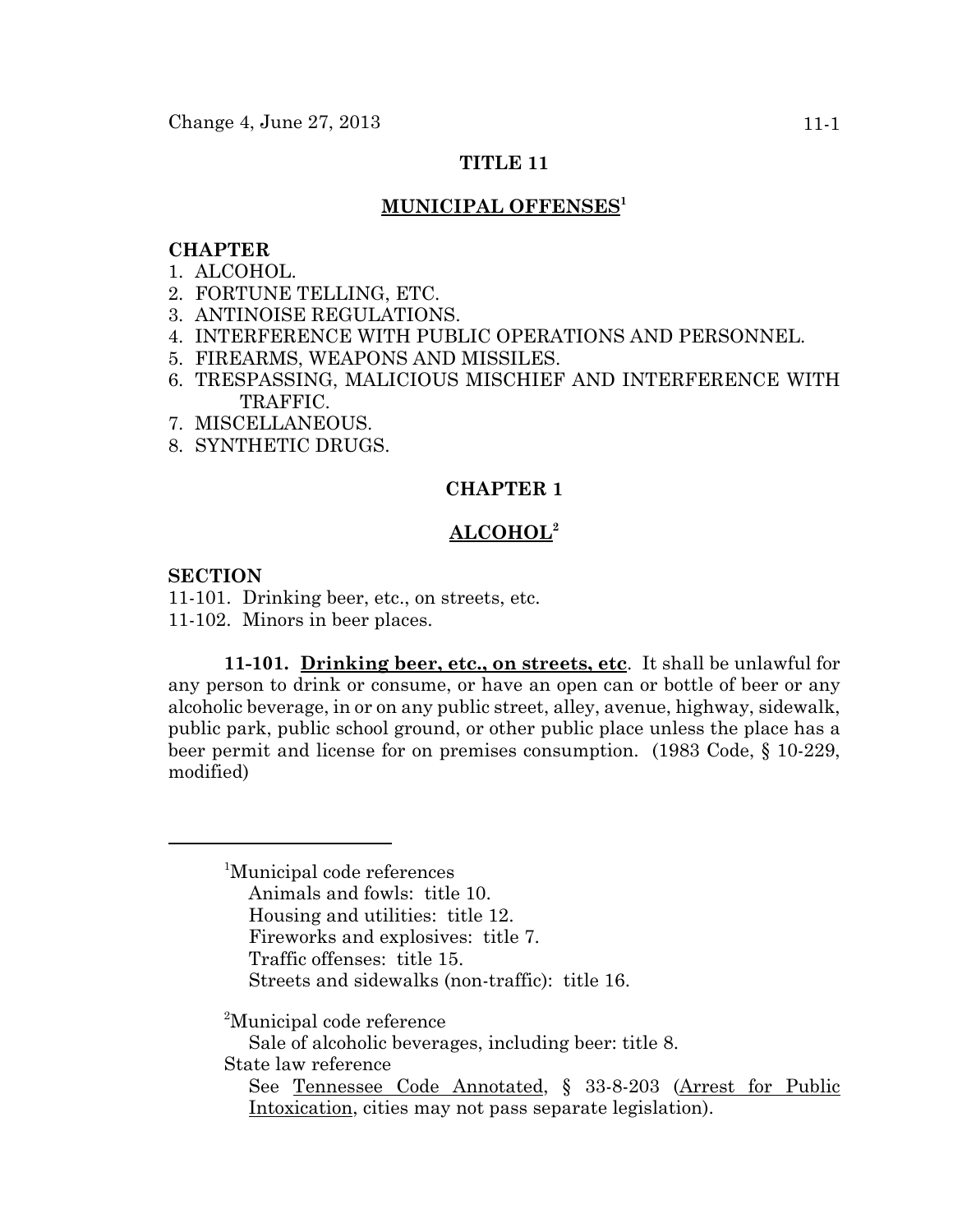**11-102. Minors in beer places**. No person under the age of eighteen (18) shall loiter in or around, work in, or otherwise frequent any place where beer is sold at retail for consumption on the premises. (1983 Code, § 10-222)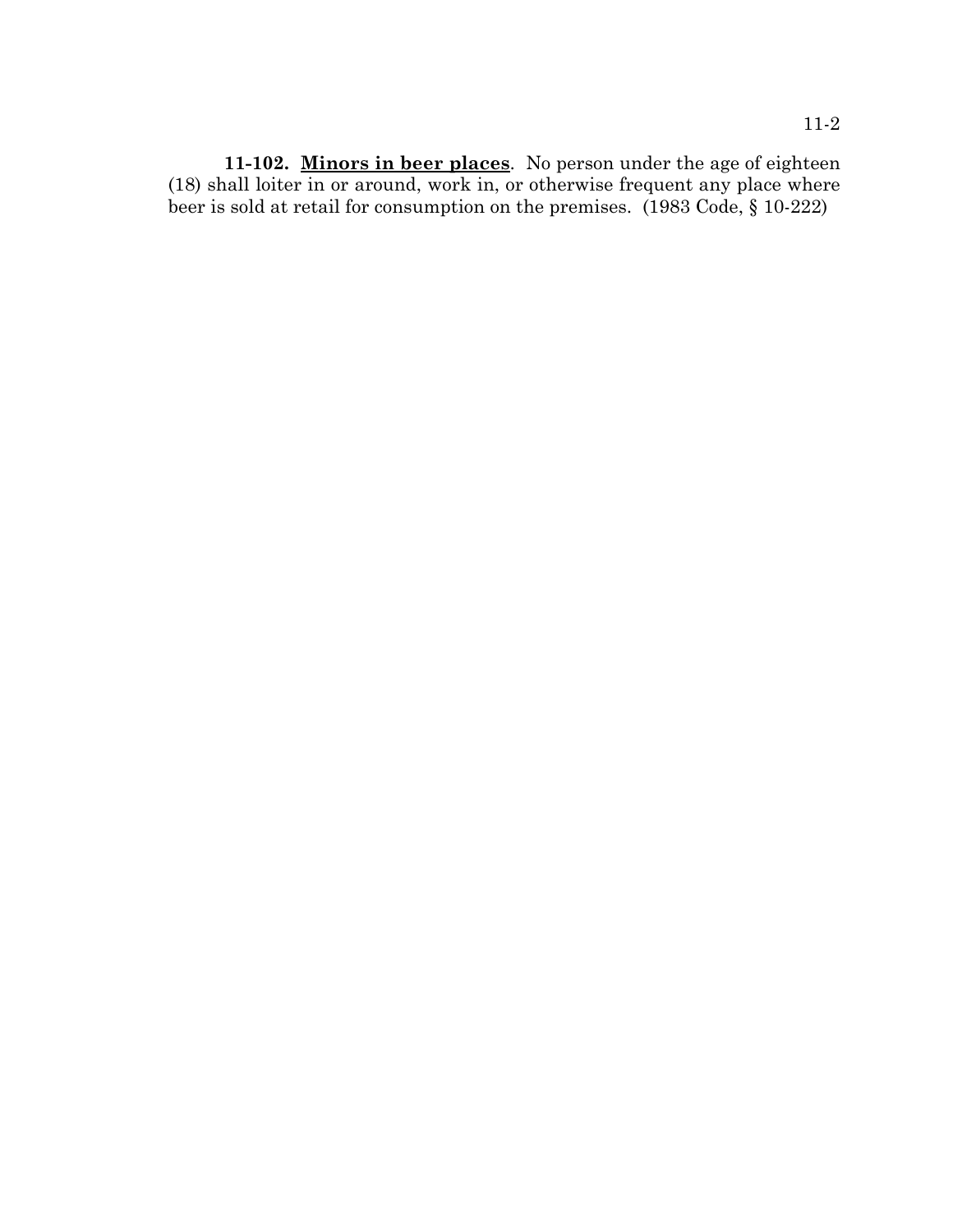# **FORTUNE TELLING, ETC.**

# **SECTION**

11-201. Fortune telling, etc.

**11-201. Fortune telling, etc**. It shall be unlawful for any person to hold himself forth to the public as a fortune teller, clairvoyant, hypnotist, spiritualist, palmist, phrenologist, or other mystic endowed with supernatural powers. (1983 Code, § 10-234)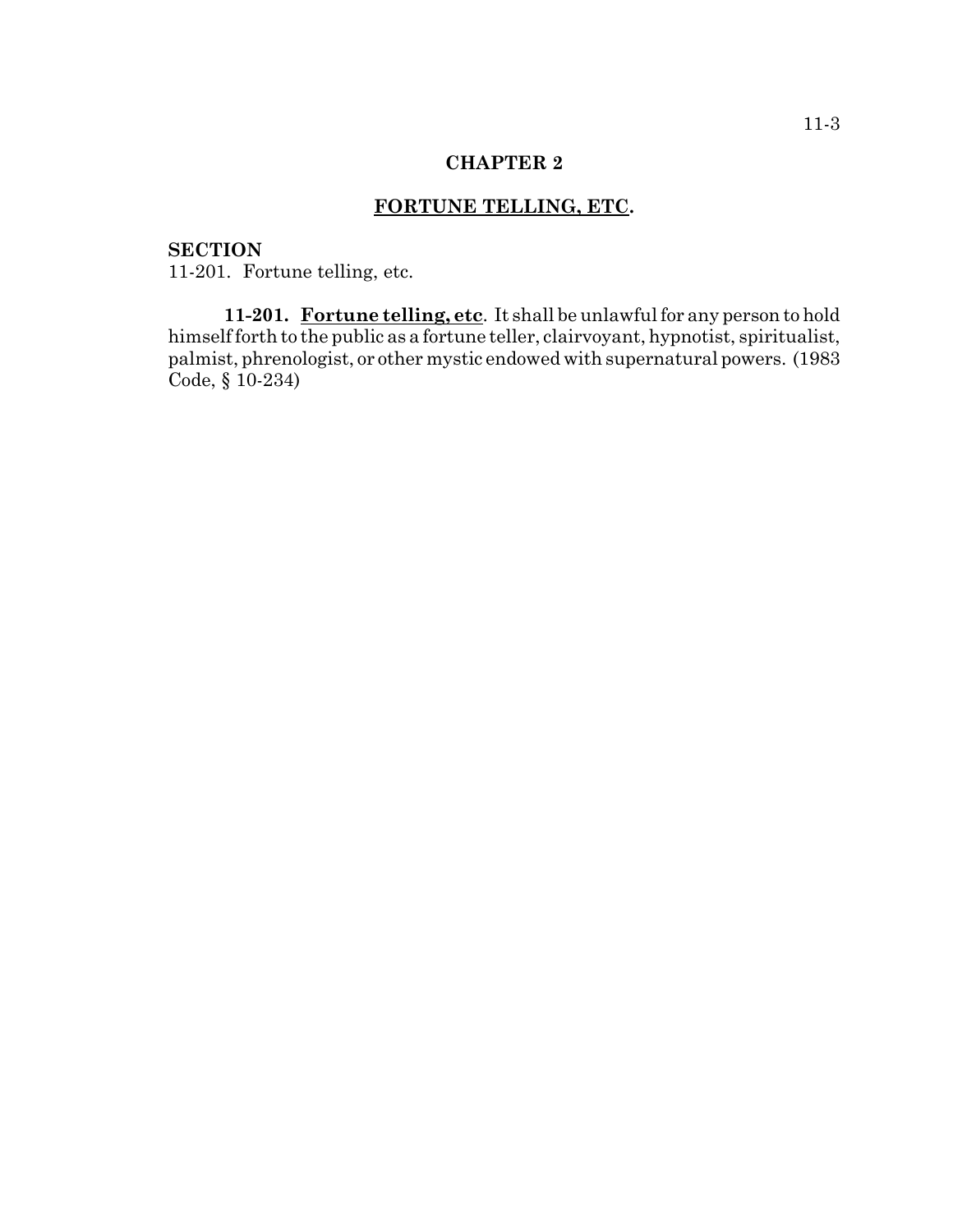#### **ANTINOISE REGULATIONS**

## **SECTION**

- 11-301. Definitions.
- 11-302. Disturbing the peace.
- 11-303. Exceptions.
- 11-304. Violation and penalty.

**11-301. Definitions**. A noise is unreasonable within the meaning of this chapter if it is unpleasant, harsh, or harmful to the human ear to the extent that it is detrimental to the physical or mental health and well-being of persons in the vicinity, measured by a totality of circumstances. Among those circumstances law enforcement officers applying this chapter shall consider in determining whether a noise is unreasonable are:

- (1) The place of the noise, including land use in the vicinity;
- (2) Time of the noise;
- (3) Character of the noise;
- (4) Level of the noise;
- (5) Duration of the noise;

(6) Any variance or enhancement to the factory-installed speaker system in any vehicle traveling within the town limits of Carthage. (Ord. #290, May 1999)

**11-302. Disturbing the peace**. No person shall make any of the following noises that unreasonably disturb the peace and quiet of persons in the vicinity, unless the making and continuing of the noise cannot be prevented and is necessary for the protection and preservation of property or of the health, safety, life or limb of some person.

(1) Blowing horns. The sounding of any horn or other device on any automobile, motorcycle, bus, truck, or vehicle except as a danger signal if another vehicle is approaching, apparently out of control, or if the vehicle is in motion, only as a danger signal immediately before, after or as brakes are being applied and deceleration of the vehicle is intended; the creation by means of any such signal device of any unreasonably loud or harsh sound; and the sounding of such device for an unnecessary and unreasonable period of time.

(2) Radios, phonographs, compact disc, etc. The playing of any radio, phonograph, compact disc, or any musical instrument or sound device, particularly during the hours between 11:00 P.M. and 7:00 A.M. However, nothing in this subsection shall be construed to negate the enforcement of this provision at any time there is a violation of same.

(3) Yelling, shouting, etc. Yelling, shouting, whistling, or singing on the public streets or any other place, particularly between the hours of 11:00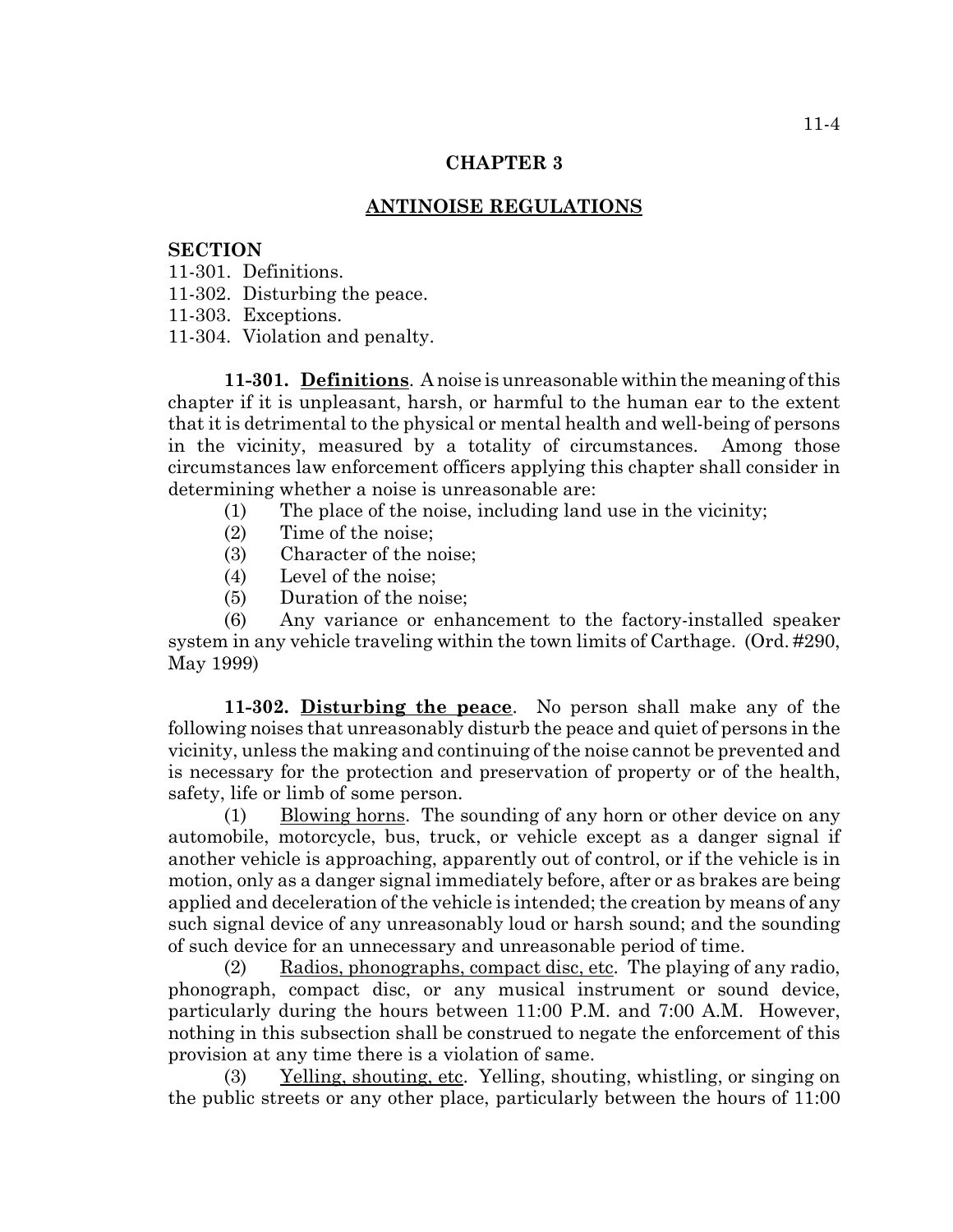P.M. and 7:00 A.M. However, nothing in this subsection shall be construed to negate the enforcement of this provision at any time there is a violation of same.

(4) Pets. The keeping of any animal, bird or foul, which by causing frequent or long continued noise, shall disturb the comfort or repose of any person in the vicinity.

(5) Malfunctioning vehicles. The use of any automobile, motorcycle, truck, or vehicle that for any reason causes grating, grinding, rattling, or other noise.

(6) Whistles and sirens. The blowing of any whistle or siren, except to give notice of the time to begin or stop work, or as a warning of fire or danger, or upon request of proper town authorities.

(7) Exhaust discharge. To discharge into the open air the exhaust of any steam engine, stationary internal combustion engine, motor vehicle, or boat engine, except through a muffler or other device which will effectively prevent loud or explosive noises therefrom.

(8) Building operations. The erection (including excavation), demolition, alteration, or repair of any building in any residential area or areas, or the construction or repair of streets and highways in any residential area, except between the hours of 7:00 A.M. and 6:00 P.M. on week days, except in case of urgent necessity in the interest of public health and safety, and then only with a permit from the building inspector granted for a period while the emergency continues, not to exceed thirty (30) days. If the building inspector should determine that the public health and safety will not be impaired by the erection, demolition, alteration, or repair of any building or the excavation of streets and highways between the hours of 6:00 P.M. and 7:00 A.M., and if he shall further determine that loss or inconvenience would result to any party in interest through delay, he may grant permission for such work to be done between the hours of 6:00 P.M. and 7:00 A.M., upon application being made at the time of the permit for the work is awarded or during the process of the work.

(9) Noises near schools, hospitals, churches, etc. The creation of any noise on any street adjacent to any hospital or adjacent to any school, institution of learning, church, or court while the same is in session.

(10) Loading or unloading operations. The creation of any loud and excessive noise in connection with the loading or unloading of any vehicle or the opening and destruction of bales, boxes, crates and other containers.

(11) Loudspeakers, amplifiers. The use of any loudspeakers, amplifiers, or other device or instrument that reproduces and amplifies the human voice, music, or sound of any other kind for any other purpose, whether or not the same is stationary or mobile.

(12) Any other noise of any description and from any other source. (Ord. #290, May 1999)

**11-303. Exceptions**. None of the terms or prohibitions hereof shall apply to or be enforced against: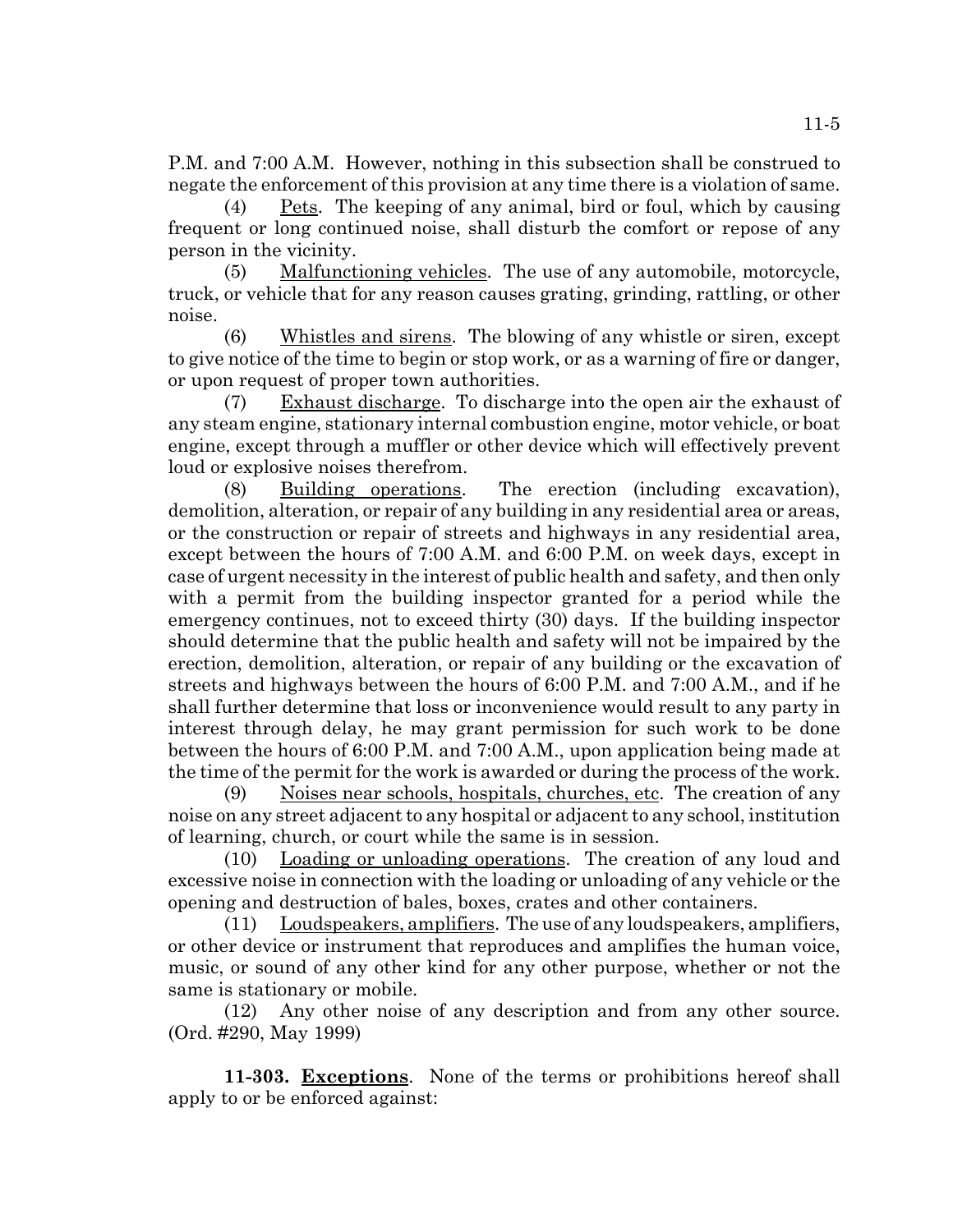(1) Government vehicles. Any vehicle of the federal, state, county, or town government upon necessary public business.

(2) Repair of streets, etc. Excavations or repairs of bridges, streets, or highways at night, by or on behalf of the town, county, state or federal government, when the public welfare and convenience renders it impracticable to perform such work during the day.

(3) Courthouse square activities or parades. Any public activity, which is conducted at or around the courthouse square which is sanctioned or given permission by any official office of the Town of Carthage or Smith County. Additionally, any parade, caravan or escort that had been granted specific permission by the previously noted governing bodies, to conduct same. (Ord. #290, May 1999)

**11-304. Violation and penalty**. A violation of any provision of this chapter shall subject the offender to a penalty of up to fifty dollars (\$50.00) for each offense. (Ord. #290, May 1999)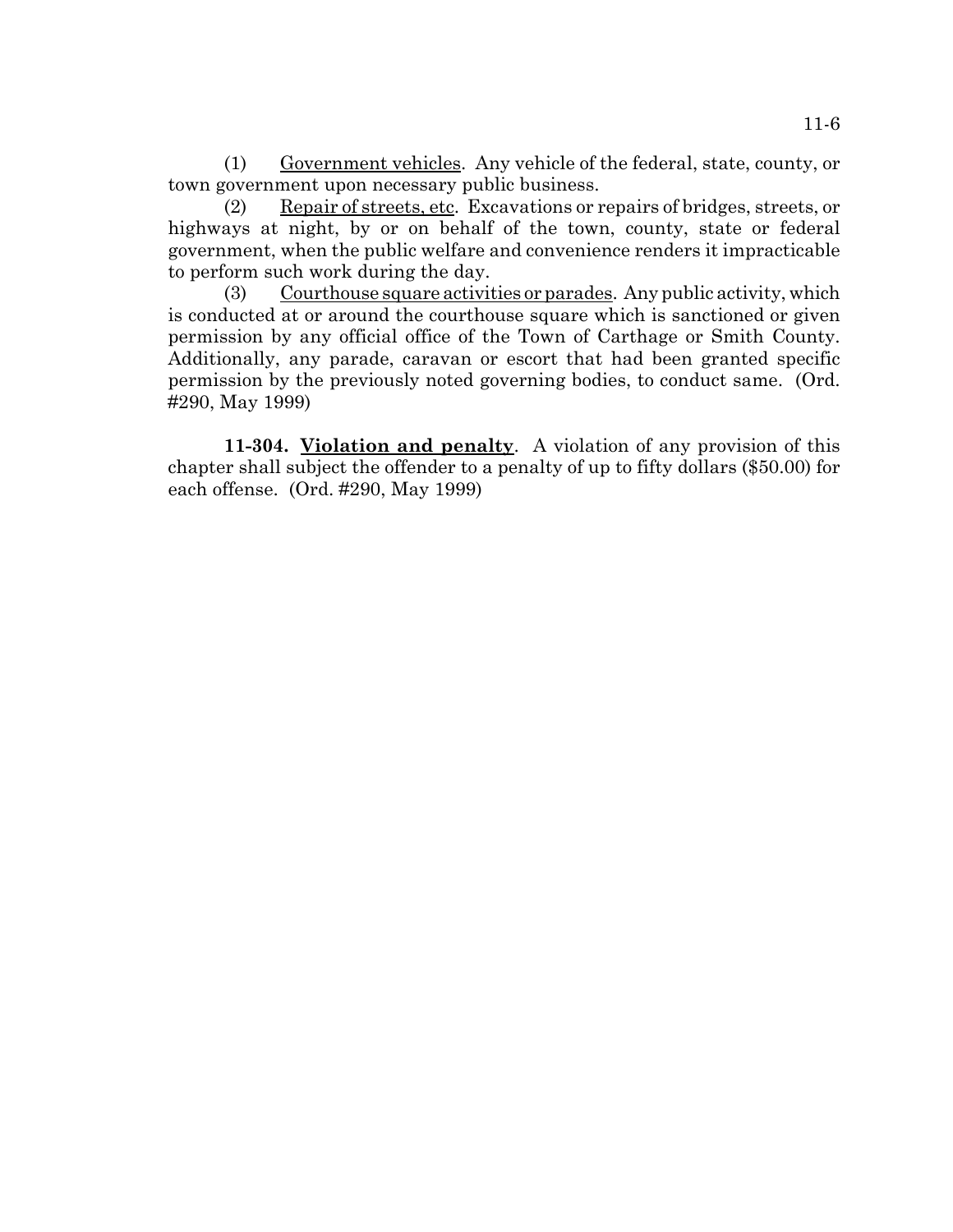# **INTERFERENCE WITH PUBLIC OPERATIONS AND PERSONNEL**

## **SECTION**

- 11-401. Impersonating a government officer or employee.
- 11-402. False emergency alarms.
- 11-403. Coercing people not to work.

**11-401. Impersonating a government officer or employee**. No person other than an official police officer of the town shall wear the uniform, apparel, or badge, or carry any identification card or other insignia of office like or similar to, or a colorable imitation of that adopted and worn or carried by the official police officers of the town. Furthermore, no person shall deceitfully impersonate or represent that he is any government officer or employee. (1983 Code, § 10-211)

11-402. False emergency alarms.<sup>1</sup> It shall be unlawful for any person intentionally to make, turn in, or give a false alarm of fire, or of need for police or ambulance assistance, or to aid or abet in the commission of such an act. (1983 Code, § 10-217)

**11-403. Coercing people not to work**. It shall be unlawful for any person in association or agreement with any other person to assemble, congregate, or meet together in the vicinity of any premises where other persons are employed or reside for the purpose of inducing any such other person by threats, coercion, intimidation, or acts of violence to quit or refrain from entering a place of lawful employment. It expressly is not the purpose of this section to prohibit peaceful picketing. (1983 Code, § 10-230)

11-7

<sup>1</sup> Municipal code reference

False alarms: §§ 6-201 and 7-501.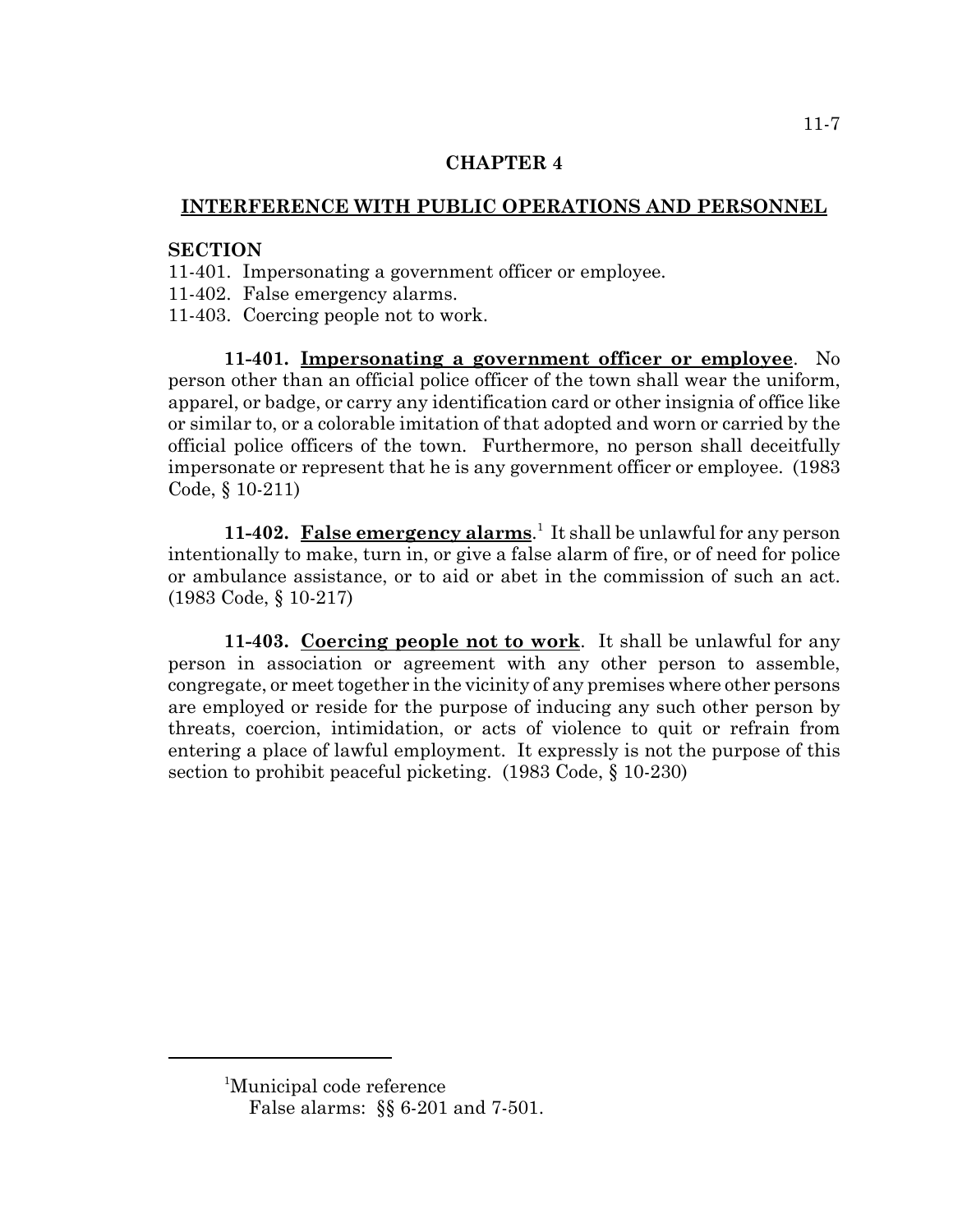### **FIREARMS, WEAPONS AND MISSILES**

## **SECTION**

11-501. Air rifles, etc.

11-502. Throwing of missiles; possession of eggs with intent to throw.

11-503. Weapons and firearms generally.

**11-501. Air rifles, etc**. It shall be unlawful for any person in the town to discharge any air gun, air pistol, air rifle, "BB" gun, or sling shot capable of discharging a metal bullet or pellet, whether propelled by spring, compressed air, expanding gas, explosive, or other force-producing means or method. (1983 Code, § 10-213)

**11-502. Throwing of missiles; possession of eggs with intent to throw**. It shall be unlawful for any person maliciously to throw any stone, snowball, bottle, egg or any other missile upon or at any vehicle, building, tree, or other public or private property or upon or at any person. It shall also be unlawful for any person to possess in public, and on any street, highway, alley, public place or any property not belonging to or the dwelling place of said person an egg or eggs on October 31 or on any other day designated for the celebration of Halloween between the hours of 6:00 P.M. and 6:00 A.M. the next morning with the intent to throw same at any person or property. There shall be a rebuttable presumption that anyone in possession of an egg or eggs in the places and times designated above possessed said egg or eggs with the intent to throw same at persons and/or property. (1983 Code, § 10-214)

**11-503. Weapons and firearms generally**. It shall be unlawful for any unauthorized person to discharge a firearm within the town. (1983 Code, § 10-212, modified)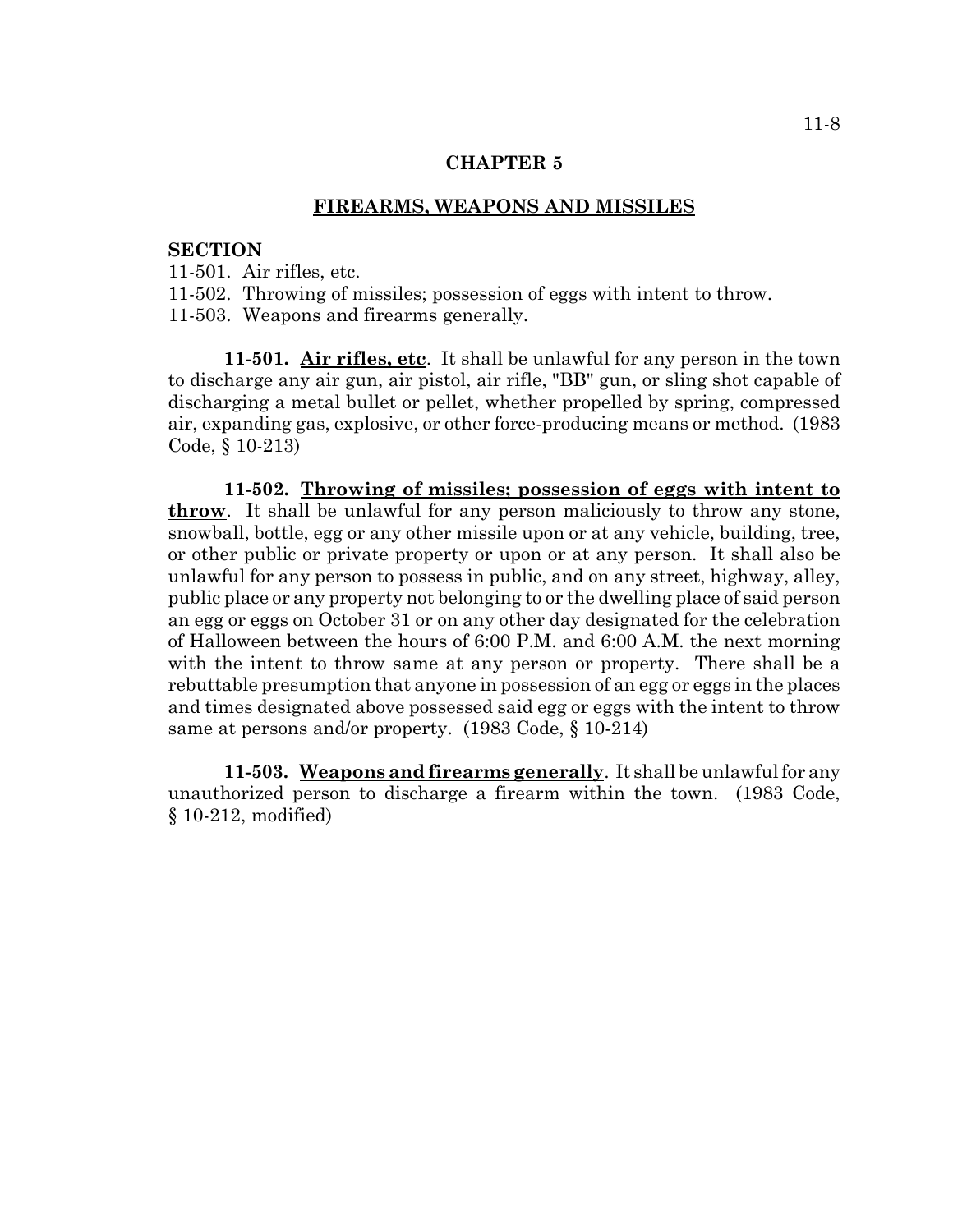# **TRESPASSING, MALICIOUS MISCHIEF AND INTERFERENCE WITH TRAFFIC**

#### **SECTION**

11-601. Trespassing.

11-602. Malicious mischief.

11-603. Interference with traffic.

**11-601. Trespassing**. The owner or person in charge of any lot or parcel of land or any building or other structure within the corporate limits may post the same against trespassers. It shall be unlawful for any person to go upon any such posted lot or parcel of land or into any such posted building or other structure without the consent of the owner or person in charge.

It shall be unlawful and deemed to be a trespass for any peddler, canvasser, solicitor, transient merchant, or other person to fail to leave promptly the private premises of any person who requests or directs him to leave. (1983 Code, § 10-226)

**11-602. Malicious mischief**. It shall be unlawful and deemed to be malicious mischief for any person willfully, maliciously, or wantonly to damage, deface, destroy, conceal, tamper with, remove, or withhold real or personal property which does not belong to him. (1983 Code, § 10-225)

**11-603. Interference with traffic**. It shall be unlawful for any person to stand, sit, or engage in any activity whatever on any public street, sidewalk, bridge, or public ground in such a manner as to prevent, obstruct, or interfere unreasonably with the free passage of pedestrian or vehicular traffic thereon. (1983 Code, § 10-232)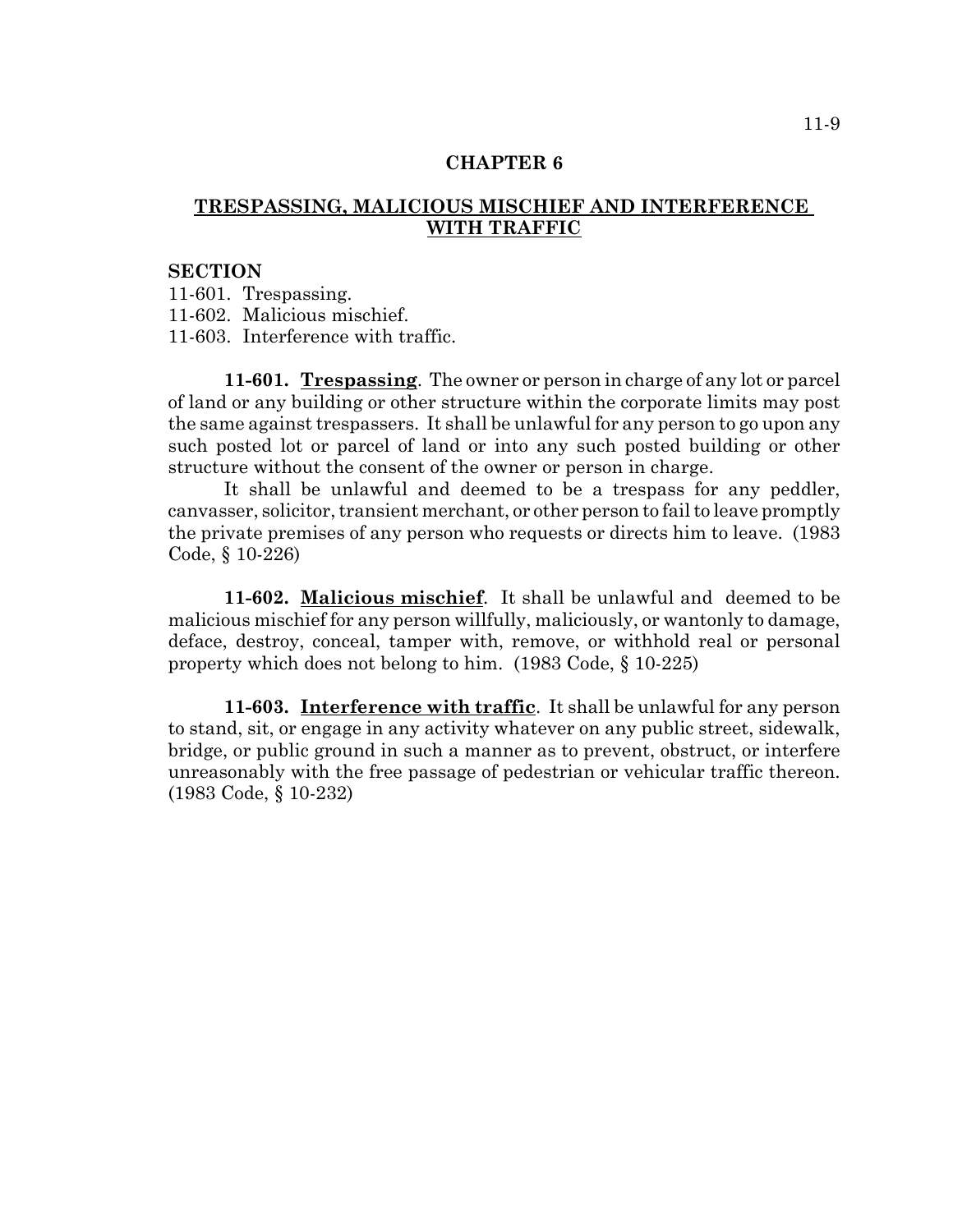#### **MISCELLANEOUS**

#### **SECTION**

- 11-701. Abandoned refrigerators, etc.
- 11-702. Caves, wells, cisterns, etc.
- 11-703. Posting notices, etc.
- 11-704. Curfew for minors.
- 11-705. Wearing masks.
- 11-706. Disorderly houses.
- 11-707. Profanity, etc.

**11-701. Abandoned refrigerators, etc**. It shall be unlawful for any person to leave in any place accessible to children any abandoned, unattended, unused, or discarded refrigerator, icebox, or other container with any type latching or locking door without first removing therefrom the latch, lock, or door. (1983 Code, § 10-223)

**11-702. Caves, wells, cisterns, etc**. It shall be unlawful for any person to permit to be maintained on property owned or occupied by him any cave, well, cistern, or other such opening in the ground which is dangerous to life and limb without placing thereon an adequate cover or safeguard. (1983 Code, § 10-231)

**11-703. Posting notices, etc**. No person shall fasten, in any way, any show-card, poster, or other advertising device upon any public property. (1983 Code, § 10-227, modified)

**11-704. Curfew for minors**. It shall be unlawful for any person, under the age of eighteen (18) years, to be abroad at night between 11:00 P.M. and 5:00 A.M. and on October 31 or any other day designated for the celebration of Halloween between the hours of 8:00 P.M. and 5:00 A.M. the next morning unless going directly to or from a lawful activity or upon a legitimate errand for, or accompanied by, a parent, guardian, or other adult person having lawful custody of such minor. (1983 Code, § 10-224)

**11-705. Wearing masks**. It shall be unlawful for any person to appear on or in any public way or place while wearing any mask, device, or hood whereby any portion of the face is so hidden or covered as to conceal the identity of the wearer. The following are exempted from the provisions of this section:

(1) Children under the age of ten (10) years.

(2) Workers while engaged in work wherein a face covering is necessary for health and/or safety reasons.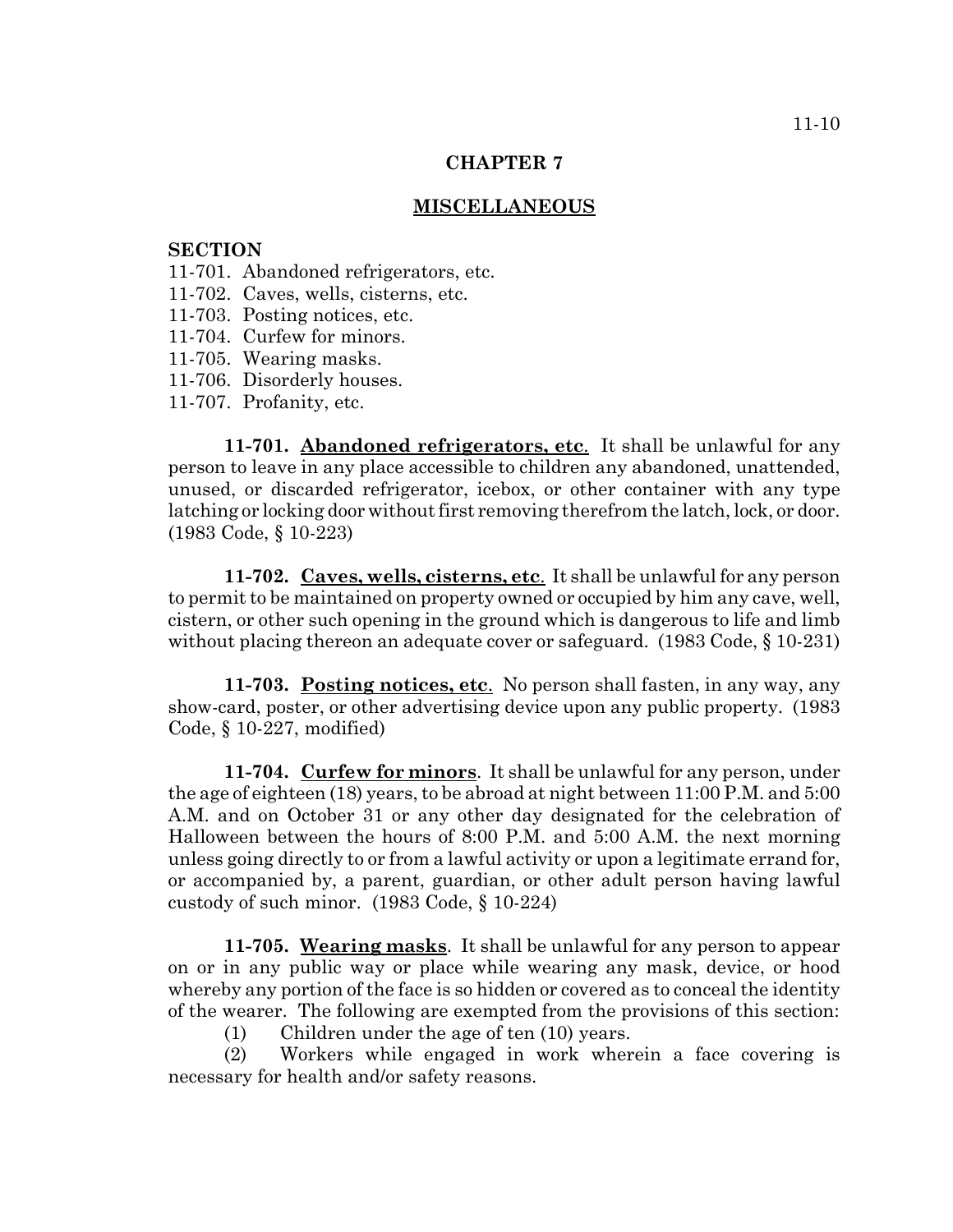(3) Persons wearing gas masks in civil defense drills and exercises or emergencies.

(4) Any person having a special permit issued by a city clerk to wear a traditional holiday costume. (1983 Code, § 10-235, modified)

**11-706. Disorderly houses**. It shall be unlawful for any person to keep a disorderly house or house of ill fame for the purpose of prostitution or lewdness or where drunkenness, quarrelling, fighting, or other breaches of the peace are carried on or permitted to the disturbance of others. Furthermore, it shall be unlawful for any person knowingly to visit any such house for the purpose of engaging in such activities. (1983 Code, § 10-203)

**11-707. Profanity, etc**. No person shall use any profane, vulgar, or indecent language in or near any public street or other public place or in or around any place of business open to the use of the public in general. (1983 Code, § 10-208)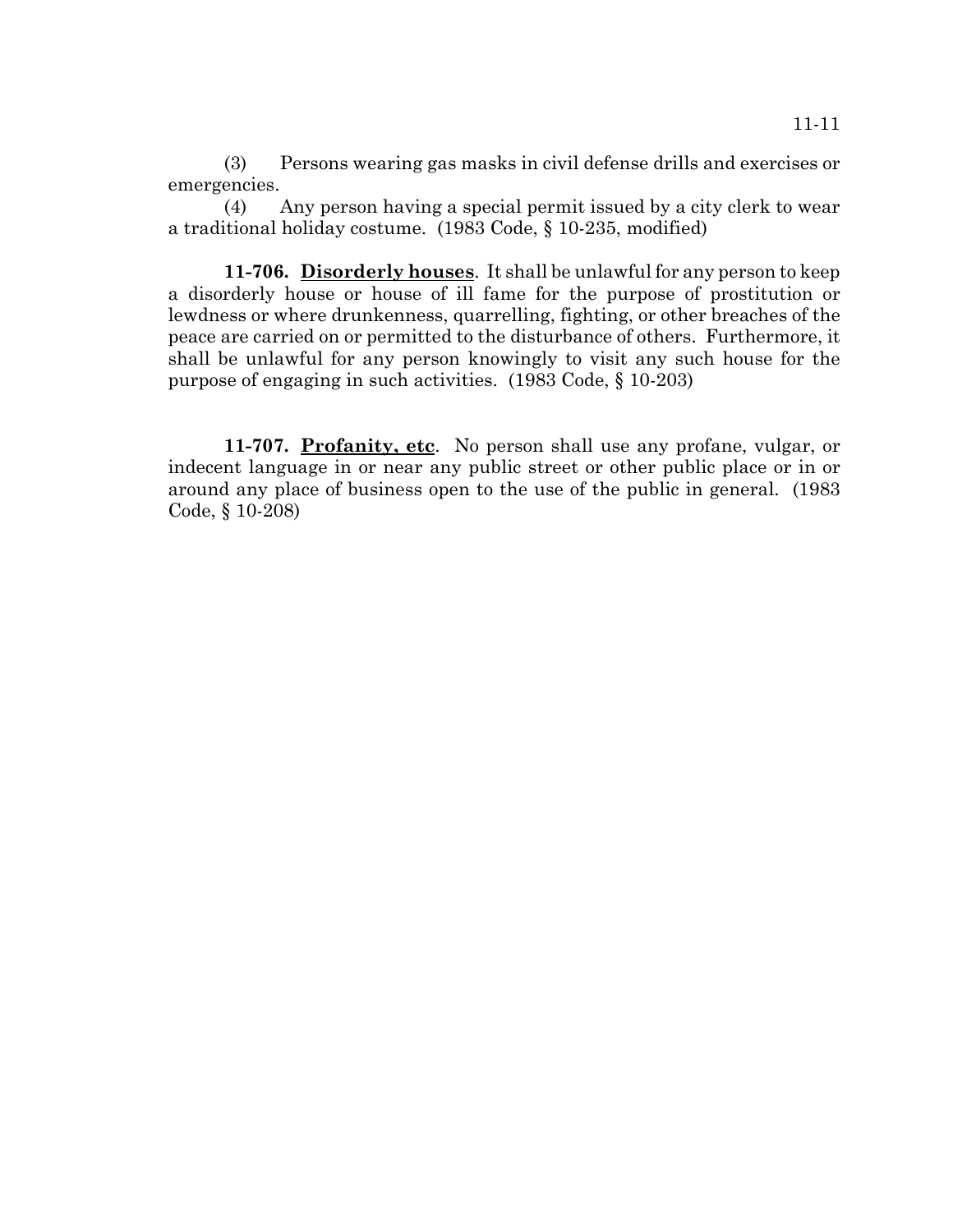## **SYNTHETIC DRUGS**

#### **SECTION**

- 11-801. Definitions.
- 11-802. Prohibited conduct.
- 11-803. Exception.
- 11-804. Civil penalty.

11-805. Severability.

**11-801. Definitions**. (1) "Synthetic drug" as used in this section shall mean:

(a) Any substance, however denominated, and no matter the common street, brand or trade name of such substance, containing one (1) or more of the following chemicals:

(i) Salvia divinorum or salvinorum A; all parts of the plant presently classified botanically as salvia dininorum, whether growing or not, the seeds thereof; any extract from any part of such plant, and every compound, manufacture, salts derivative, mixture, or preparation of such plant, its seeds, or extracts;

(ii) (6aR,10aR)-9-(hydroxymethyl)-6, 6dimethyl-3 (2methylocatan-2yl)-6a, 7, 10, 10a-tetrahyrobenzo{c}chromen-1-ol (some trade or other names being: HU-210);

(iii) 1-pentyl-3-(1 napththoyl) indole (some trade or other names being: JWH-018);

(iv) 1-Butyl-3-(1 naphthoyl) indole (some trade of other names being: JWH-073;

(v) 1-(3{trifluoromethylphenyl}) piperazine (some trade or other names being: TFMPP);

(vi) 3, 4-methylenedioxypyrovalerone (MDPV), (some trade or other names being: MDPK);

- (vii) 4-methylmethcathinone (Mephedrone);
- (viii) 3,4-methylenedioxymethcathinone (Methylone);
- (ix) 3,-methoxymethcathinone;
- (x) 4-methoxymethcathinone;
- (xi) 3-fluoronethcathinone;
- (xii) 4-fluoromethcathinone.

(b) Any other substance which mimics the effects of any controlled substance (to include, but not limited to, any opiates, opium derivatives, hallucinogenic substances, methamphetamine, MDMA, cocaine, PCP, marijuana, cannabis, cannabinoids, cannabicyclohexanol, and tetrahydrocannabinois), to include, but not limited to, "bath salts," "plant food," "incense," or "insect repellant," but excluding legitimate bath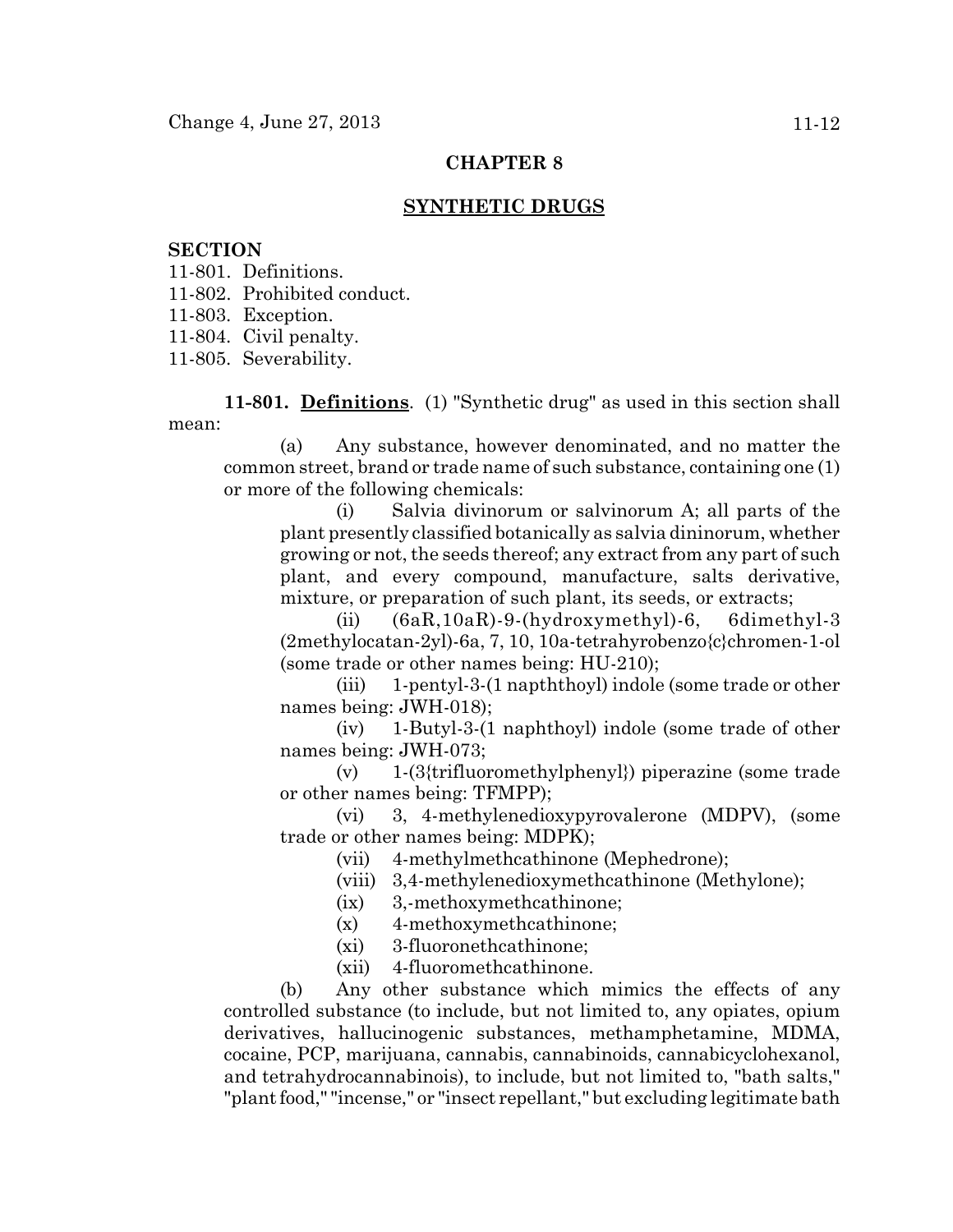salts containing as the main ingredient the chemicals sodium chloride (sea salt) and/or magnesium sulfate (Epsom salt), or legitimate plant foods or insect repellant not intended for human consumption, or legitimate incense used as an odor elimination product.

(c) Any similar substance to the above which when inhaled, or otherwise ingested, may produce intoxication, stupefaction, giddiness, paralysis, irrational behavior, or in any manner, changes, distorts, or disturbs the auditory, visual, or mental process, and the product or substance had no other apparent legitimate purpose for consumers.

(2) "Deliver" or "delivery" as used in this section shall mean the actual, constructive, or attempted transfer from one (1) person to another of a synthetic drug as defined herein, with or without any consideration, and whether there is an agency relationship.

(3) "Manufacture" as used in this section shall mean the production, preparation, propagation, compounding, conversion, or processing of a synthetic drug as defined herein, either directly or indirectly by extraction from substances of natural origin, or independently by means of chemical synthesis, and includes any packaging or repackaging of the substance of labeling or re-labeling of its container, except that the term "manufacture" shall not include the preparation, compounding, packaging, or labeling of any synthetic drug as defined herein by:

(a) A practitioner as an incident to administering or dispensing any synthetic drug as defined herein in the course of professional practice; and

(b) A practitioner, or an authorized agent under the practitioner's supervision, for the purpose of, or as an incident to, research, teaching or chemical analysis and not for sale.

(4) "Administer" as used in this section shall mean the direct application of a synthetic drug as defined herein, whether by injection, inhalation, ingestion, of any other means, to the body of a patient or research subject by:

(a) A practitioner or by the practitioner's authorized agent in the practitioner's presence; or

(b) The patient or research subject at the direction and in the presence of the practitioner.

(5) "Agent" as used in this section shall mean an authorized person who acts on behalf of or at the direction of a manufacturer, distributor, or dispenser. "Agent" does not include a common or contract carrier, public warehouseman, or employee of the carrier or warehouseman.

(6) "Dispense" as used in this section shall mean to deliver a synthetic drug as defined herein to an ultimate user or research subject by or pursuant to the lawful order of a practitioner, including the prescribing, administering, packaging, labeling, or compounding necessary to prepare the substance for that delivery.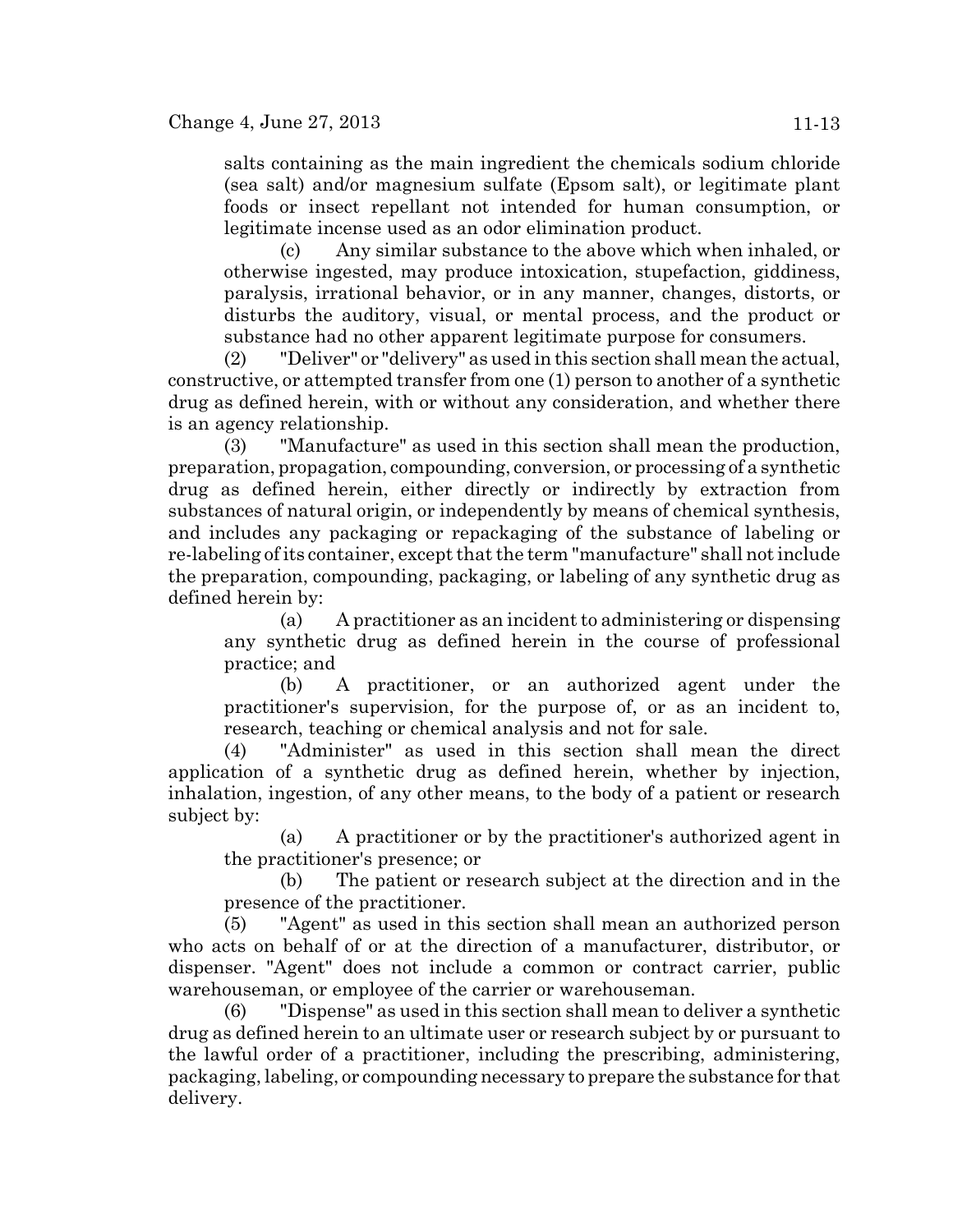(7) "Distribute" as used in this section shall mean to deliver other than by administering or dispensing a synthetic drug as defined herein.

(8) "Practitioner" as used in this section shall mean:

(a) A physician, dentist, optometrist, veterinarian, pharmacist, scientific investigator or other person who is licensed, registered, or otherwise lawfully permitted to distribute, dispense, conduct research with respect to, or to administer a synthetic drug as defined herein in the course of professional practice or research in the State of Tennessee; or

(b) A pharmacy, hospital or other institution, licensed, registered, or otherwise lawfully permitted to distribute, dispense, conduct research with respect to, or to administer a synthetic drug as defined herein in the course of professional practice or research in the State of Tennessee.

(9) "Person" as used in this section shall mean any individual, corporation, partnership, trust, estate, association, organization, business, or any other legal entity.

(10) "Sell" or "sale" as used in this section shall mean a bargained-for or agreed upon offer and acceptance and an actual or constructive transfer or delivery of a synthetic drug as defined herein.

(11) "Production" as used in this section shall mean the planting, cultivation, tending, growing, or harvesting of a synthetic drug as defined in this section.

(12) "Possess" or "possession" as used in this section shall mean either actual possession or constructive possession:

(a) "Actual possession" as used in this section shall mean the exercise of direct physical control or dominion over an object.

(b) "Constructive possession" as used in this section shall mean the power and intent to exercise control over an object although not in actual physical possession of an object. Possession may be sole or joint and may be inferred from all relevant facts surrounding the circumstances. (as added by Ord. #380, Oct. 2011)

**11-802. Prohibited conduct**. (1) It shall be unlawful for any person to use, possess, sell, deliver, distribute, transport, transfer, trade, barter, exchange or purchase any synthetic drug as defined herein, or to attempt to use, possess, sale, deliver, distribute, transport, transfer, trade, barter, exchange or purchase any synthetic drug as defined herein, within the city corporate limits and extending one (1) mile therefrom.

(2) It shall be unlawful for any person to publicly display for sale any synthetic drug as defined herein, within the city corporate limits and extending one (1) mile therefrom. (as added by Ord. #380, Oct. 2011)

**11-803. Exception**. An act otherwise prohibited and unlawful under this section shall not be unlawful if done by or under the direction of a